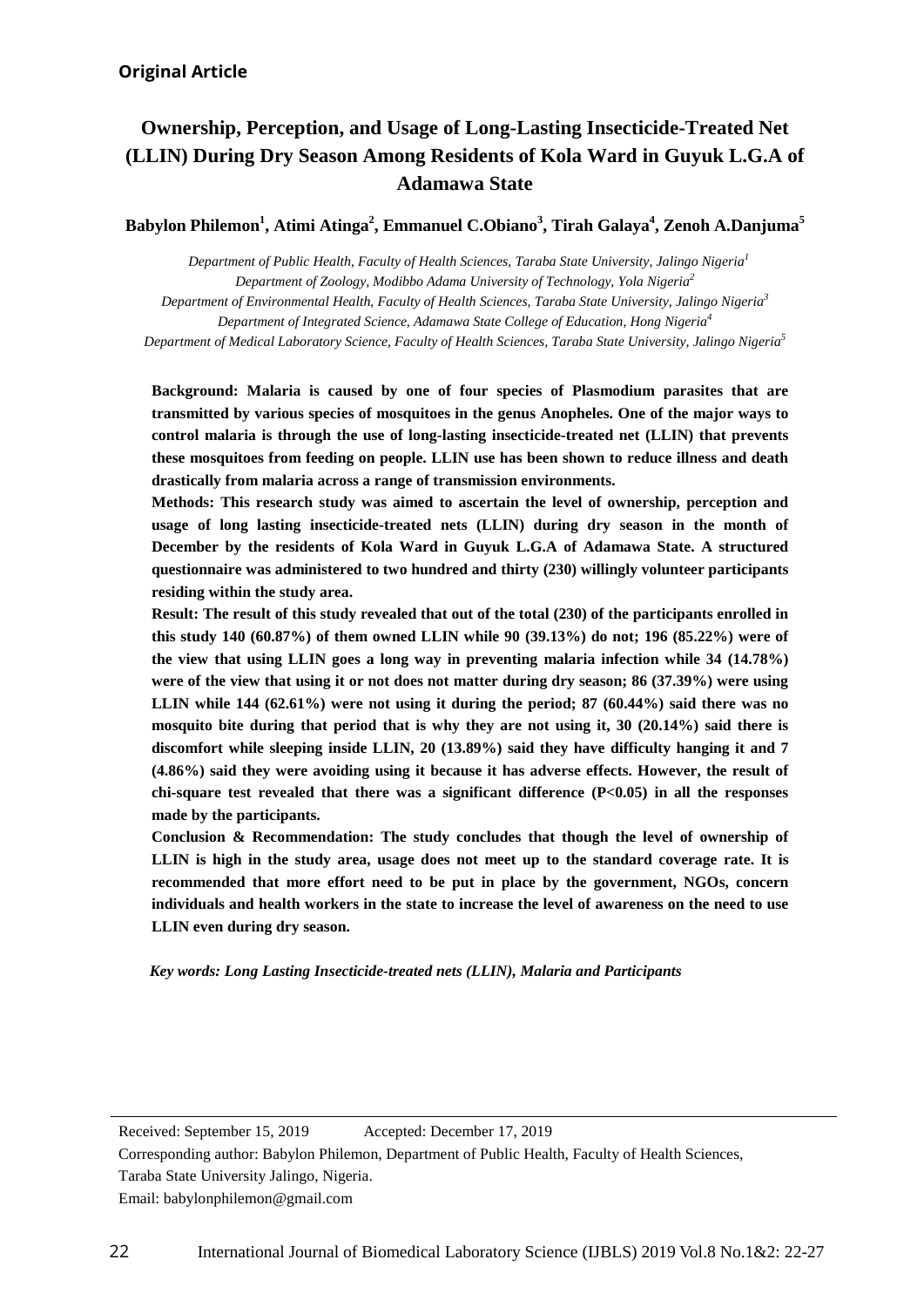#### **Background**

In 2010, there were estimated to be about 219 million malaria cases in the world (with estimates ranging from 154 million to 289 million) and 660, 000 deaths (with estimates ranging from 610,000 to 971,000). The countries contributing the most malaria cases were the Democratic Republic of the Congo (DRC), Nigeria, and India, with the DRC and Nigeria accounting for >40% of deaths (World Health Organization (WHO, 2012). Until substantial progress is made in these countries, the millennium development goal (MDG) of halting and reversing the incidence of malaria by 2015 will not be achieved. With a population of 162 million people (WHO, 2012), Nigeria has the largest population in Africa at risk of acquiring malaria. In 2008, the country accounted for a quarter of all malaria cases on the African continent (WHO, 2008). Malaria is therefore a huge burden on the Nigerian health system; it is also a cause and consequence of poverty, which has important implications for the economic development of the country. Recognizing the morbidity and mortality from malaria in African countries such as Nigeria led to the formation of the rollback malaria (RBM) global partnership in 1998 (WHO RBM, 2002). Attempts to prevent malaria through anti-malaria drugs and insecticides are threatened due to the emergence and spread of drug-resistant malaria parasites and insecticides resistant vector mosquitoes. This together with the increasing incidence of the diseases heightened the need for the use of Long Lasting Insecticide Treated Nets (LLINs) as one control method. Studies show that the proper use of LLINs can reduce mortality (Ibor *et al*., 2014; [Zimmerman](https://scialert.net/fulltextmobile/?doi=jms.2012.198.206#1124195_ja) and [Voorham,](https://scialert.net/fulltextmobile/?doi=jms.2012.198.206#1124195_ja) 2003). However, there is evidence that relatively few people in high-risk regions access and use them. Similarly, studies have attributed the failure to use the LLINs to the following: it is perceived to be expensive, not hanged due to the size of the beds, heat and lack of enough air when slept under it (Ewa *et al.,* 2012). Ewa *et al.,* (2012) contended that low coverage of health centers, cultural preferences, low income, lack of awareness about the benefits of LLINs, low staffing levels, poor infrastructures and limited demand creation efforts have hampered progress, as well as the high levels of poverty in the communities. As government and other sponsoring agencies intensify efforts to create easier access to LLINs, the extent to which the general population residing in high-risk areas own and utilize

this medical commodity remains paramount. This study examines the ownership, perception and usage of LLINs during dry season among residents of Kola ward in Guyuk L.G.A of Adamawa State, with a view to determining the extent of coverage and level of utilization among vulnerable rural population.

## **Study Area**

Guyuk Local Government Area of Adamawa State lies between latitude 11°26 ˈ and 11°34 ˈN and Longitude 14°12 ˈ and 14°34 ˈE. The area has a population of 10,837 and 2,164 households. It is mainly an upland zone, rising above 250 meters above the sea level. It is bordered with the Kiri in Sheleng L.G.A. and Benue River along Numan L.G.A. respectively. The climate has two distinct seasons; rainy season (April-October) and the dry season November-March. Temperature ranges between 24° and 28°C with high humidity.

#### **Methodology**

Data were collected with the aid of standardized questionnaires which were pre-tested before the actual fieldwork. The information was collected from 230 household heads 1 person per household (i.e. 230 houses). Their knowledge of ownership, perception, and usage of long- lasting insecticide-treated net (LLIN) during dry season was examined. Informed consent of the respondents was obtained before questionnaire administration. The questionnaire was developed using other studies (Deressa and Ali*,* 2009; Rashed *et al*., 1999; Uzochukwu *et al*., 2008). A pre-test was conducted for construct validity and changes to the questionnaire were then made.

The quantitative data obtained was entered into excel and analysis was done with STATA version 10. The results were displayed in charts. Cross-tabulation of variables was also done. Chi-squared test was used to test for significant associations between variables. A p-value of less than 0.05 was considered as statistically significant.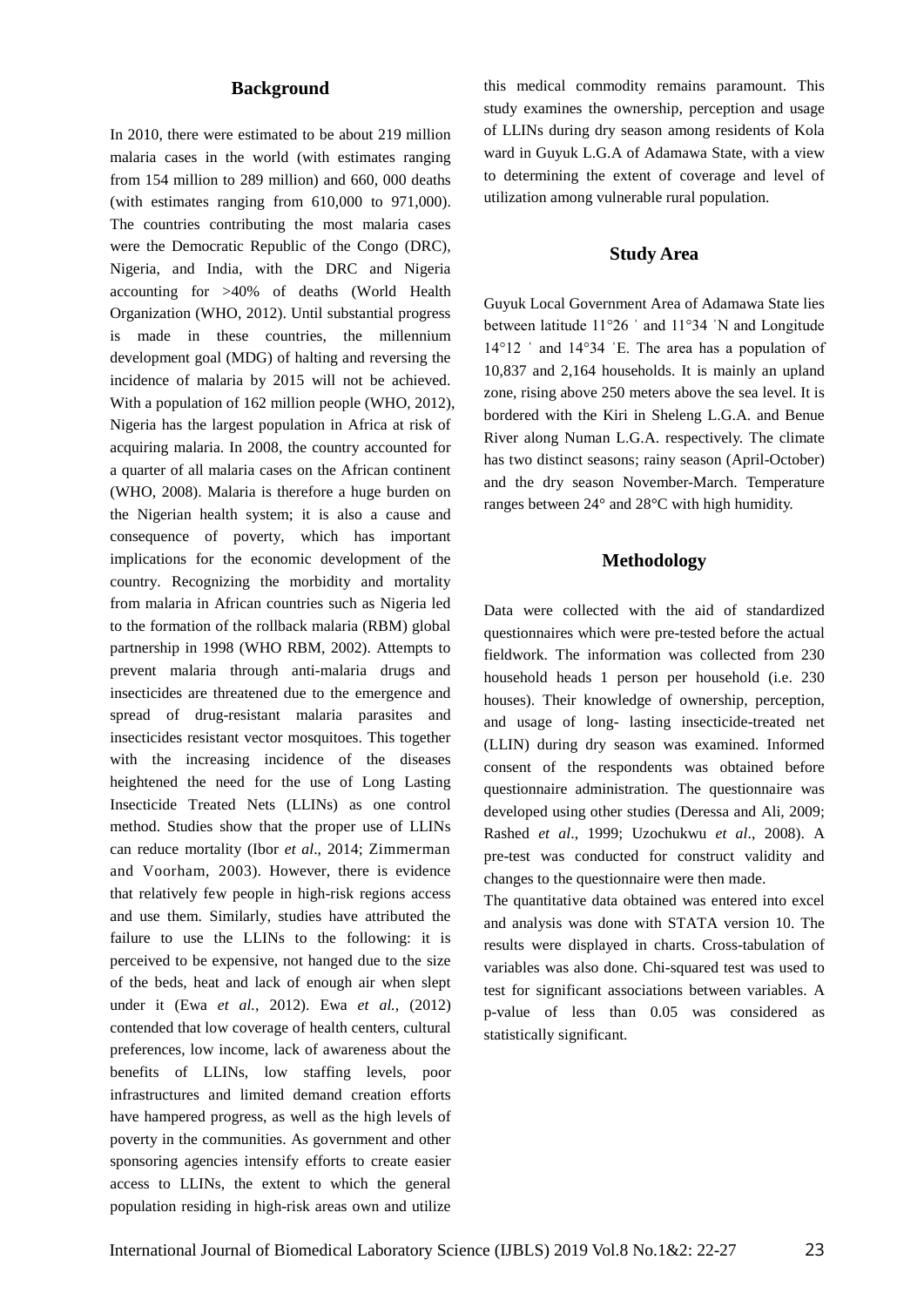

*Figure 1: The LLIN percentage ownership in the study area during the survey period*



Figure 2: The perception of individuals in the study area on effectiveness of using LLIN in *preventing Malaria infection* 



*Figure 3: The LLIN percentage usage in the study area during the survey period*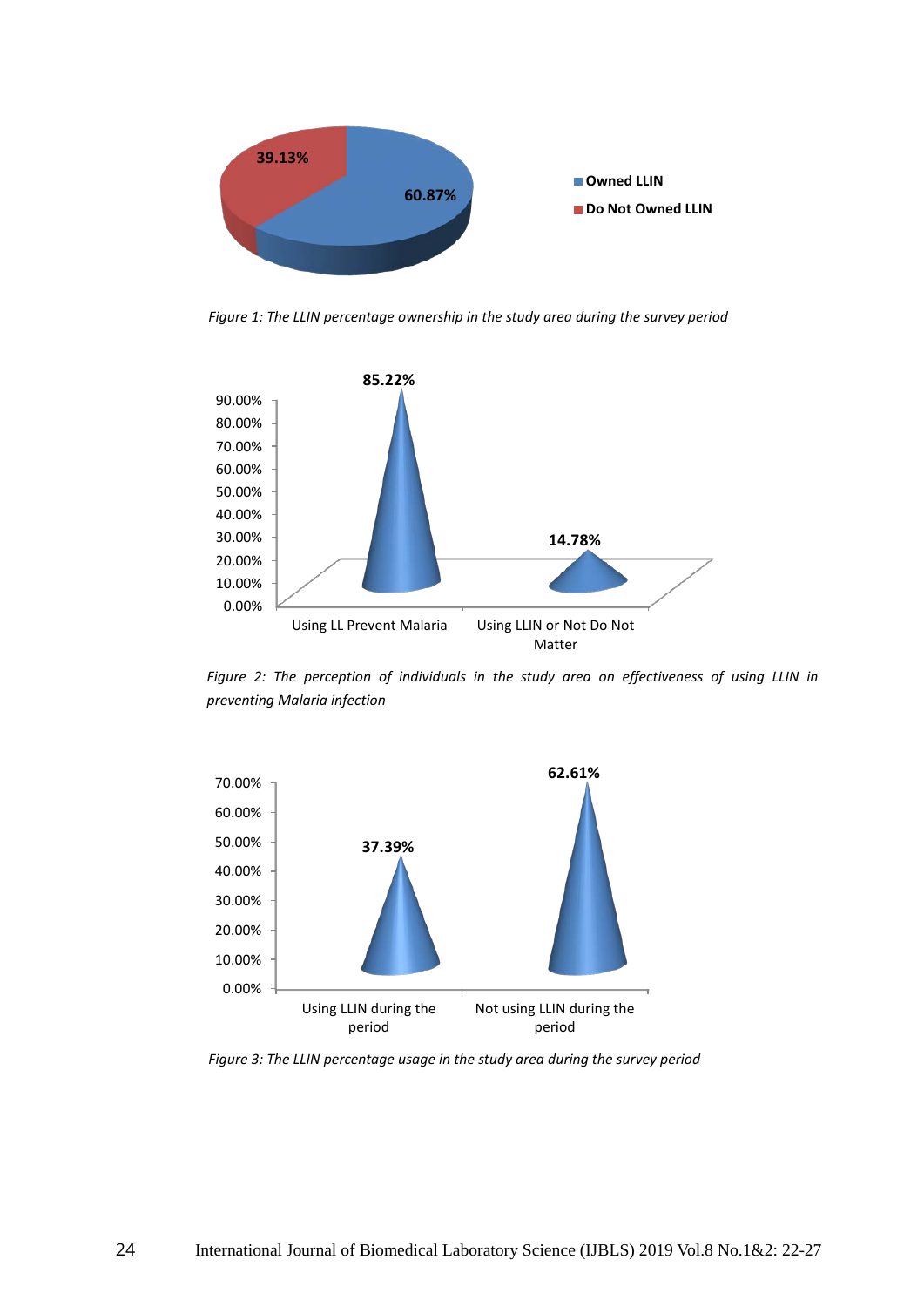

*Figure 4: The perception of individuals in the study area on why they do not use LLIN*

#### **Results and Discussions**

Understanding people's perceptions of LLINs is an important determinant of success in malaria control programs that have LLINs use as their central focus. Therefore, the goal of this study was to identify perceptions and Usage of LLINs among the study participants.

The result of this study revealed that out of the total (230) of the participants enrolled in this study 140 (60.87%) of them owned LLIN of which males were 65 (46.43%) and female 75 (53.57%). However, the result revealed that 90(39.13%) of the participants do not own LLIN of which male were 61 (67.78%) and female 29 (32.22%) (Fig. 1). Out of the total (230) of the participants enrolled in this study 196 (85.22%) were of the view that using LLIN goes a long way in preventing malaria infection while 34 (14.78%) were of the view that using it or not does not matter during dry season (Fig. 2); 86 (37.39%) were using LLIN while 144 (62.61%) were not using it during the period (Fig. 3); 87 (60.44%) said there was no mosquito bite during that period that was why they were not using it, 30 (20.14%) said there was discomfort while sleeping inside LLIN, 20 (13.89%) said they have difficulty hanging it and 7 (4.86%) said they were avoiding using it because it has adverse effects (Fig. 4). However the result of chi-square test revealed that there was a significant difference (P<0.05) in all the responses made by the participants. Perception of participants regarding non usage of LLINs due to its harmful effects was also reported by other researchers in a related study (Onwujekwe *et al*., 2005; Pettifor *et al*., 2008). These sets of individuals believe with the statement "insecticide may make

treated bed nets unfit use because of its harmful effect. In addition, a study conducted by other researchers proved that during the rainy season and the resulting mosquito density causes people to perceive more nuisances biting which motivates them to use LLINs unlike during dry season that people perceived that there are no mosquitoes bites (Beer *et al*., 2012; Frey *et al*., 2006; Okrah *et al*., 2002).

The result of this study revealed that out of the total (230) of the participants enrolled in this study 140 (60.87%) of them owned LLIN while 90 (39.13%) do not. The LLIN distribution coverage rates fell short of the global target of 80% set in a 2005 World Health Assembly resolution and by the Rollback Malaria partnership (2015). The result showed that gender significantly influenced the use of LLINs in the area, this was because they were closer to the children and both children and pregnant women were believed to be vulnerable to malaria infection (WHO, 2014; Ibor *et al*., 2014). Ownership of nets does not always translate to usage. This has been demonstrated by authors in previous studies (Sunday *et al*., 2014; Gikandi *et al*., 2009) where net use does not keep up with possession. The same trend was reported in this survey. Though ownership was as high as 60.87%, only 37.39% of all respondents slept under a LLIN. One reason for this discrepancy as postulated by several authors could be the lack of educational campaigns accompanying LLIN distributions (Gikandi *et al*., 2009). However in the study, some respondents said there was no mosquito bite during that period that was why they were not using it; some said it caused discomfort; some said there was difficulty hanging it; some said it has adverse effects.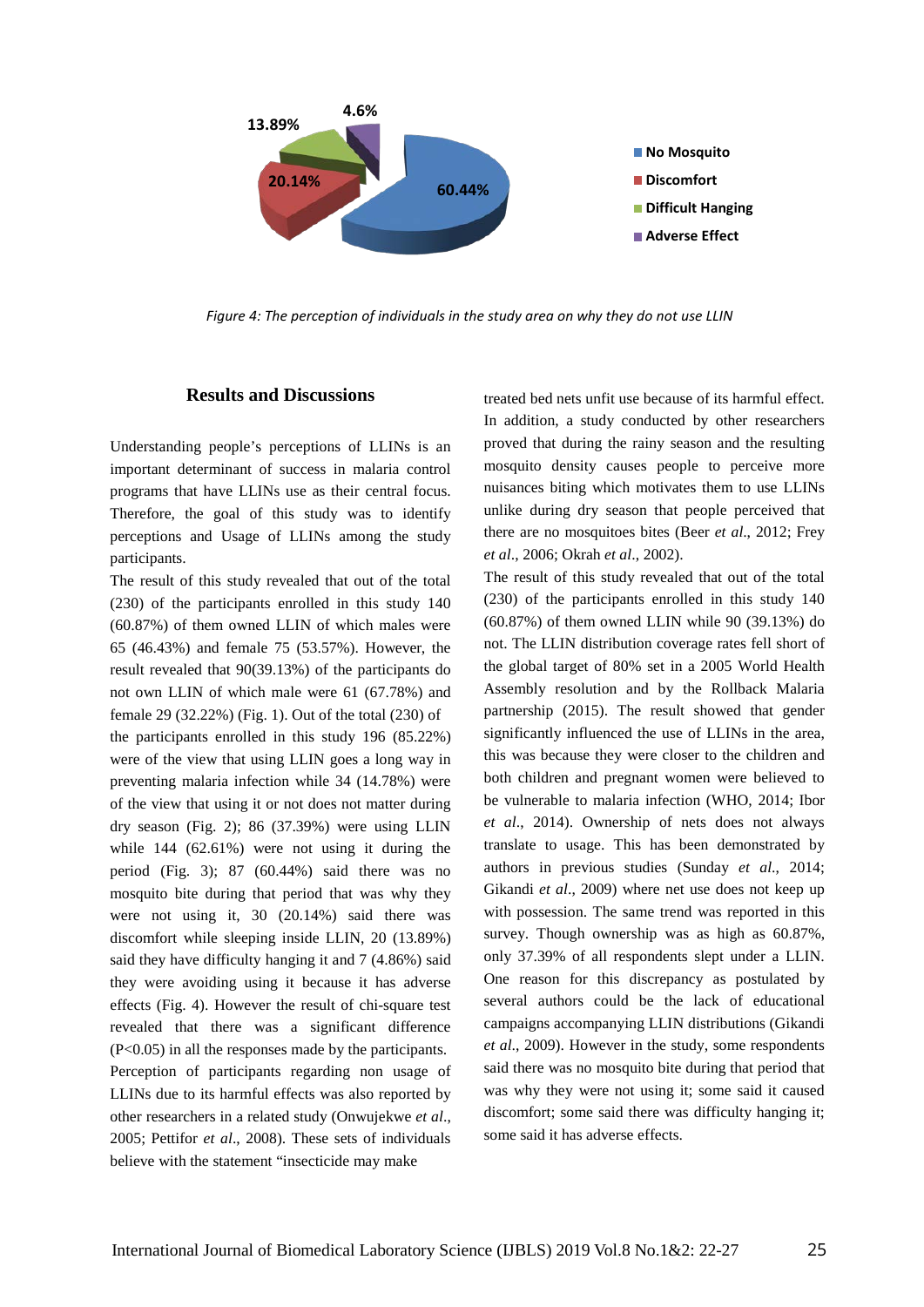# **Conclusion**

This study documents a lot of misperceptions about malaria among the study population. The elements of knowledge chosen for evaluation in this study are important because they are related to the use of nets and can be targeted for modification through specific communication for behavior change. The study concludes that though the level of ownership of LLIN is high in the study area, usage does not meet up to the standard coverage rate. The public health implication is that more effort needs to put in place by researchers, government, NGOs, health workers and all concern individuals to further raise the level of LLIN usage through health education.

### **References**

- 1. Beer N, Ali AS, Eskilsson H, Jansson A, Abdul-Kadir FM, Rotllant-Estelrich G, Abass AK, WabwireMangen F, Bjorkman A, Kallander K (2012): A qualitative study on caretakers' perceived need of bednets after reduced malaria transmission in Zanzibar, Tanzania. BMC Public Health, 12:606.
- 2. Deressa W, Ali A (2009): Malaria-related perceptions and practices of women with children under the age of five years in rural Ethiopia. BMC Public Health, 9:259.
- 3. Ewa, E.E., C.J. Lasisi, S.O. Maduka, A.E. Ita, U.W. Ibor and O.A. Anjorin, (2012). Perceived factors influencing the choice of antenatal care and delivery Centres among childbearing women in Ibadan north south-western, Nigeria. Ethiopian J. Environ. Stud. Manage., 5: 373-383.
- 4. Frey C, Traoe C, De Allegri M, Kouyate B, Muller O (2006): Compliance of young children with ITN protection in rural Burkina Faso. Malaria Journal, 5:70.
- 5. Gikandi P.W, Noor A.M, Gitonga C.W, Ajanga AA, Snow RW. , (2009) Access and barriers to measures targeted to prevent malaria in pregnancy in rural Kenya. Trop Med Int Heal TM IH. Vol. 13(2):208-17.
- 6. Ibor J.K, Oresanya O.B., Hoshen M, Sofola O.T., (2014) Utilization of insecticide-treated nets by

under-five children in Nigeria: Assessing progress towards the Abuja targets. Malar J. Vol. 20;7(1):145.

- 7. Okrah J, Traore C, Palé A, Sommerfeld J, Müller O (2002): Community factors associated with malaria prevention by mosquito nets: an exploratory study in rural Burkina Faso. Tropical Medicine & International Health, 7:240–248.
- 8. Onwujekwe O, Uzochukwu B, Ezumah N, Shu E (2005): Increasing coverage of insecticide-treated nets in rural Nigeria: implications of consumer knowledge, preferences and expenditures for malaria prevention. Malaria Journal, 4:29.
- 9. Pettifor A, Taylor E, Nku D, Duvall S, Tabala M, Meshnick S, Behets F (2008): Bed net ownership, use and perceptions among women seeking antenatal care in Kinshasa, Democratic Republic of the Congo (DRC): Opportunities for improved maternal and child health. BMC Public Health, 8:331.
- 10. Rashed S, Johnson H, Dongier P, Moreau R, Lee C, Crepeau R, Lambert J, Jefremovas V, Schaffer C (1999): Determinants of the Permethrin Impregnated Bednets (PIB) in the Republic of Benin: the 79 role of women in the acquisition and utilization of PIBs. Social science & medicine, 49:993–1005
- 11. Roll Back Malaria Partnership. (2015) The Global Strategic Plan 2005-2015 [Internet]. Roll Back MalariaPartnership; 2005 [cited 2010 Aug 8[\].http://www.rollbackmalaria.org/forumV/doc](http://www.rollbackmalaria.org/forumV/docs/gsp_en.pdf) [s/gsp\\_en.pdf.](http://www.rollbackmalaria.org/forumV/docs/gsp_en.pdf)
- 12. Sunday A. A., Foluke A. O., Oluremi S., Gafar A., Oluwole A. B., Ambrose I. O., Oladimeji A. B., Hafsat A. A., Gordon K. O., Emmanuel O. S., Adebunmi O. O., Tanimola M. A., (2014).Ownership and utilisation of long lasting insecticide treated nets following free distribution campaign in South West Nigeria. Published in partnership with the African Field Epidemiology Network. Pan African Medical Journal – ISSN: 1937- 8688
- 13. Uzochukwu BSC, Onwujekwe EO, Onoka CA, Ughasoro MD (2008): Rural-urban differences in maternal responses to childhood fever in south east Nigeria. PLoS ONE, 3:e1788.
- 14. World Health Organization (2002). Roll Back